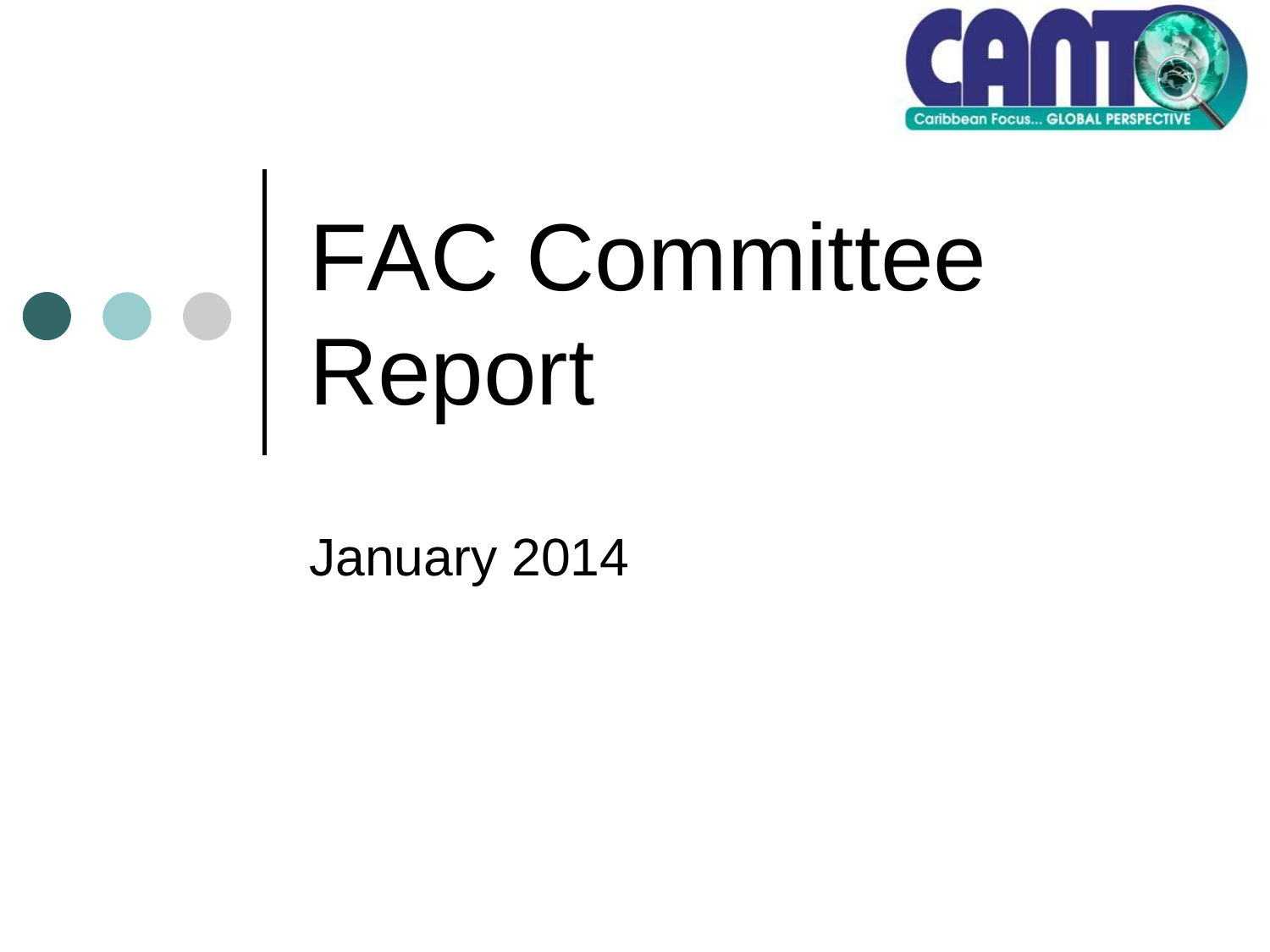

# Scope FAC

- o Review Annual Budget 2013/2014 for approval
- Ensure Financial statements prepared timely
- Monitor the annual audit process
- Develop Investment policy to guide Canto's investment
- Provide Financial advice when needed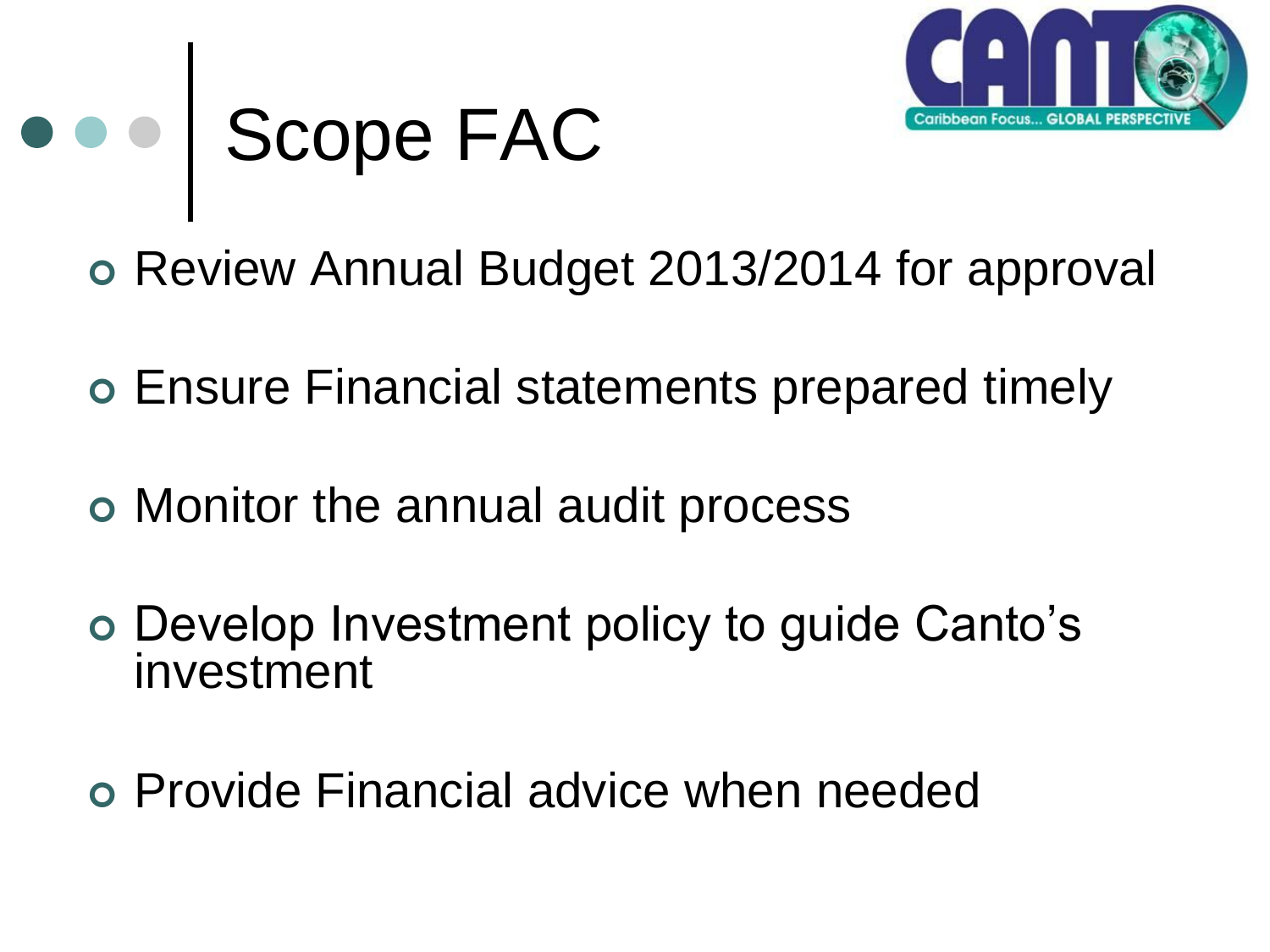

#### Scope FAC

- o Review Annual Budget 2013/2014 for approval
	- Budget 2014 is realistic and accurate
	- Small profit projected of approx US 71k in 2014
	- Budget ensures Canto can cover its operational expenses from its annual revenues
	- Budget indicates a financially healthy non-profit organization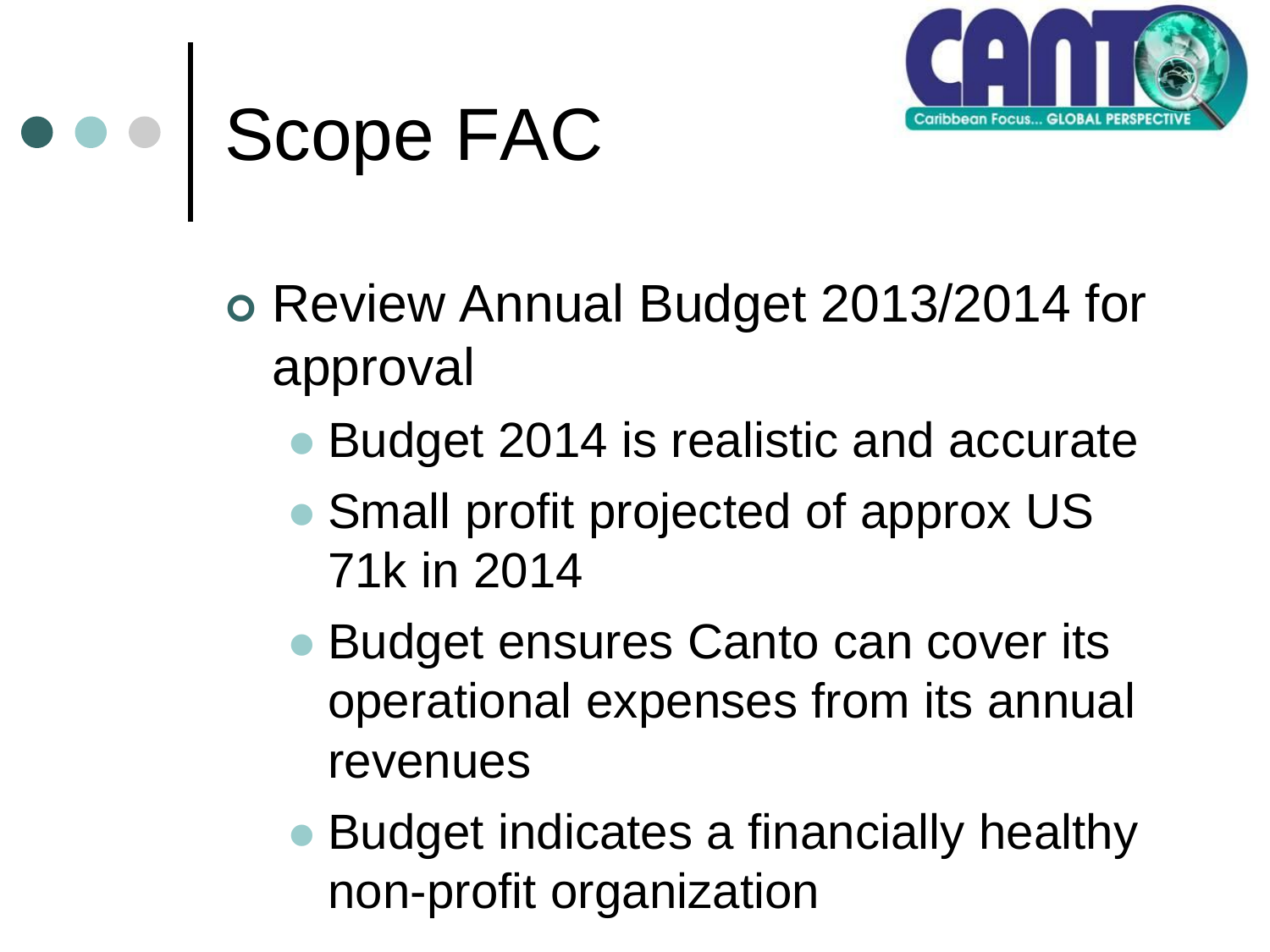

## Scope FAC

- Ensure Financial statements prepared timely
- Monitor the annual audit process
	- December 2013 internal unaudited statements submitted within 1 month
	- Audited Financial statements 2013 (Oct 2012- Sept 2013) completed timely dated Jan 15, 2014
	- Unqualified auditors opinion over the past years which means that Canto's administration and books are in good order and meeting auditing standards
	- Financials 2013 show that the organization is financially healthy ( liquidity and solvability are good) and a minor profit of US 3,664 is reported.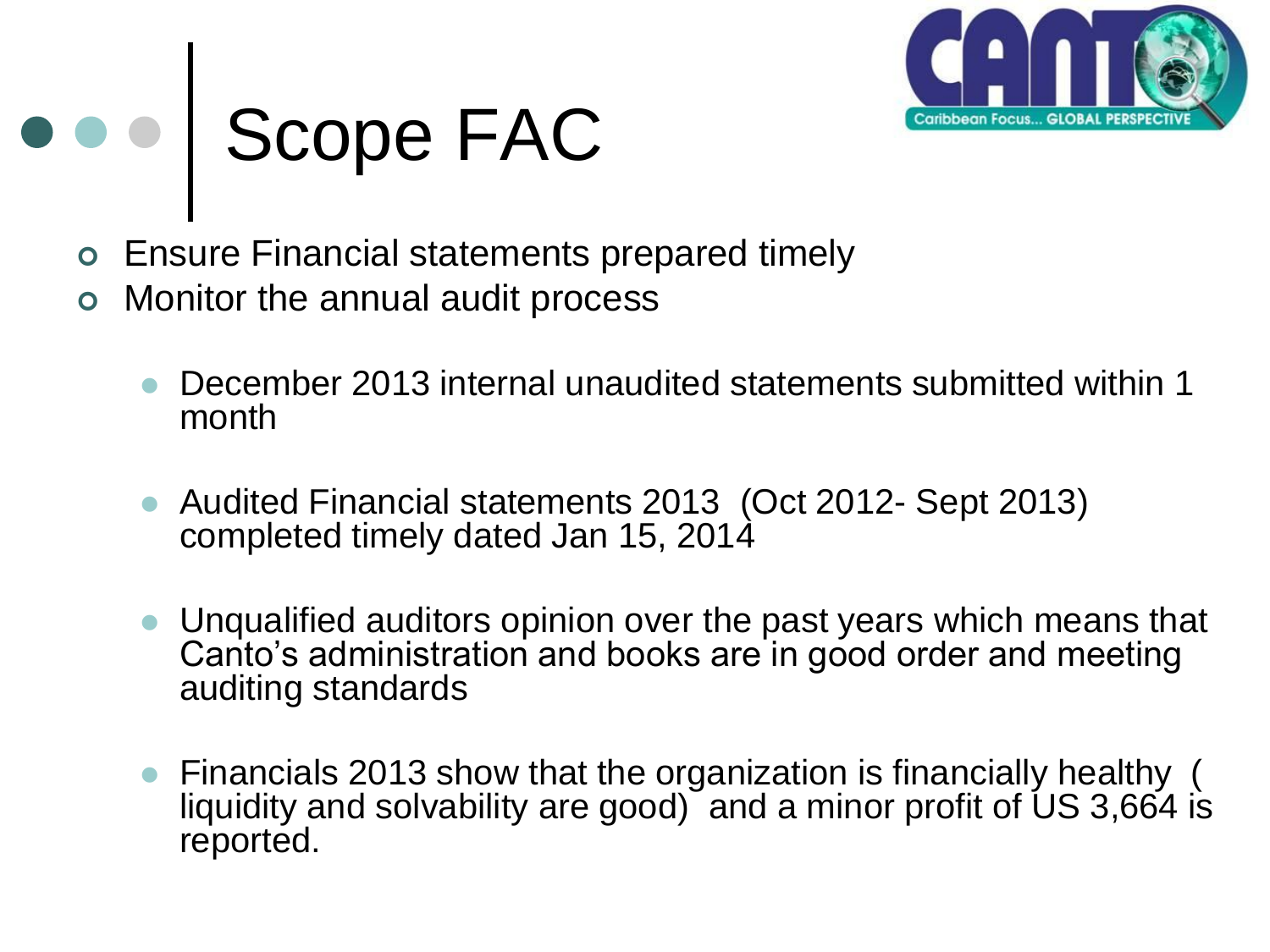## **BOOD FACTES**



- Develop Investment policy to guide Canto's investments
	- Investment policy has been completed
	- Asset Allocation very conservative (focus mostly on Cash and fixed income classes)
	- Limits per transactions (US\$50,000) and strict reporting to the Board
	- Investments not exceeding 2 years
	- Sufficient diversification
	- Credit ratings of countries are taken into account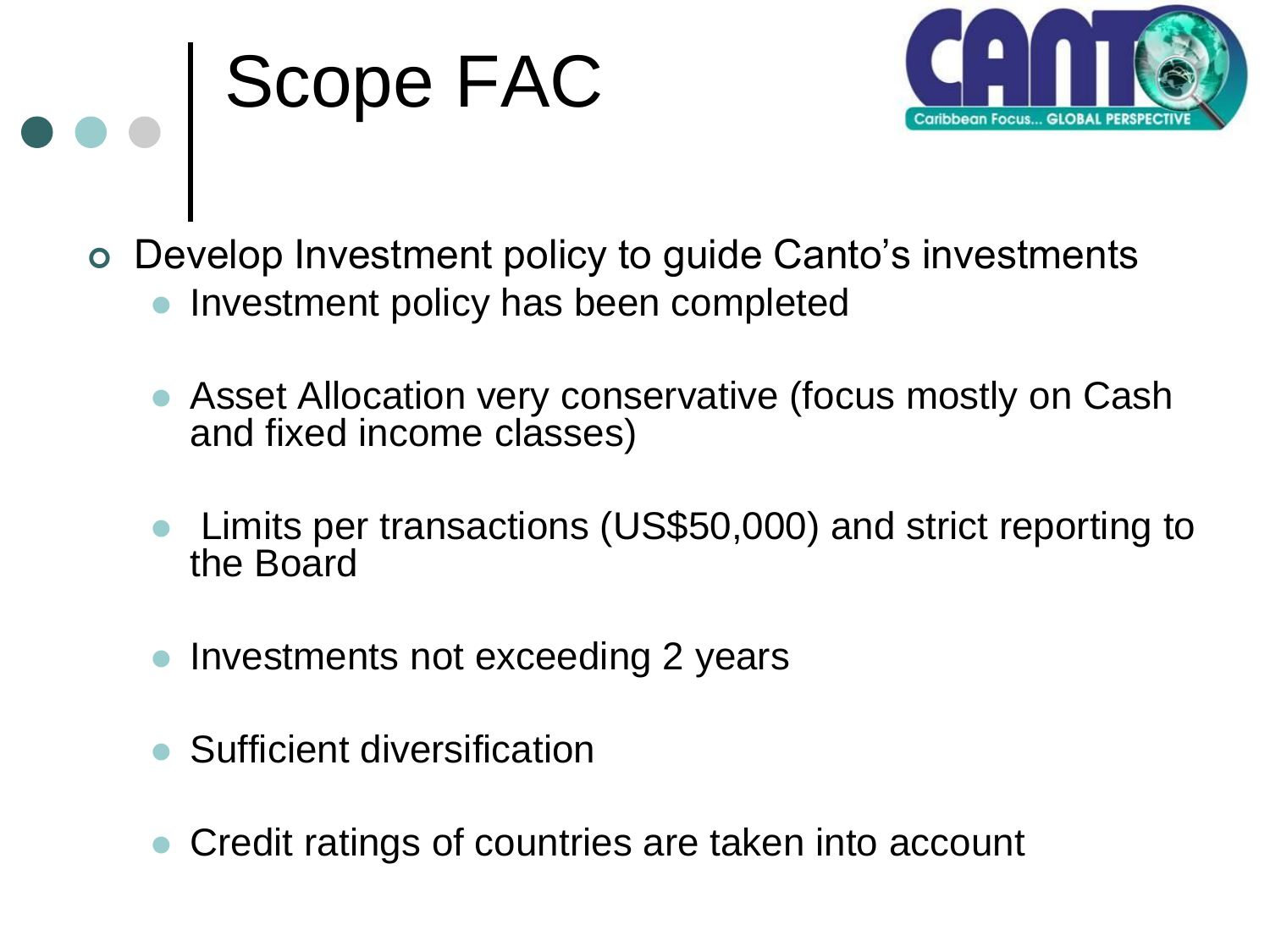#### e e | Scope FAC



- Provide Financial advice when needed
	- Canto's existence depends mainly on Membership fees and Annual **Conference**
	- Staff cost close to 50% of operational costs
	- Diversification of revenues is needed
	- Fixed costs to be monitored
	- Close to break even profits confirms non profit status but also makes the existence on the long run vulnerable
	- Members support and ideas needed to add value to the organization and assist with revenue generating ideas